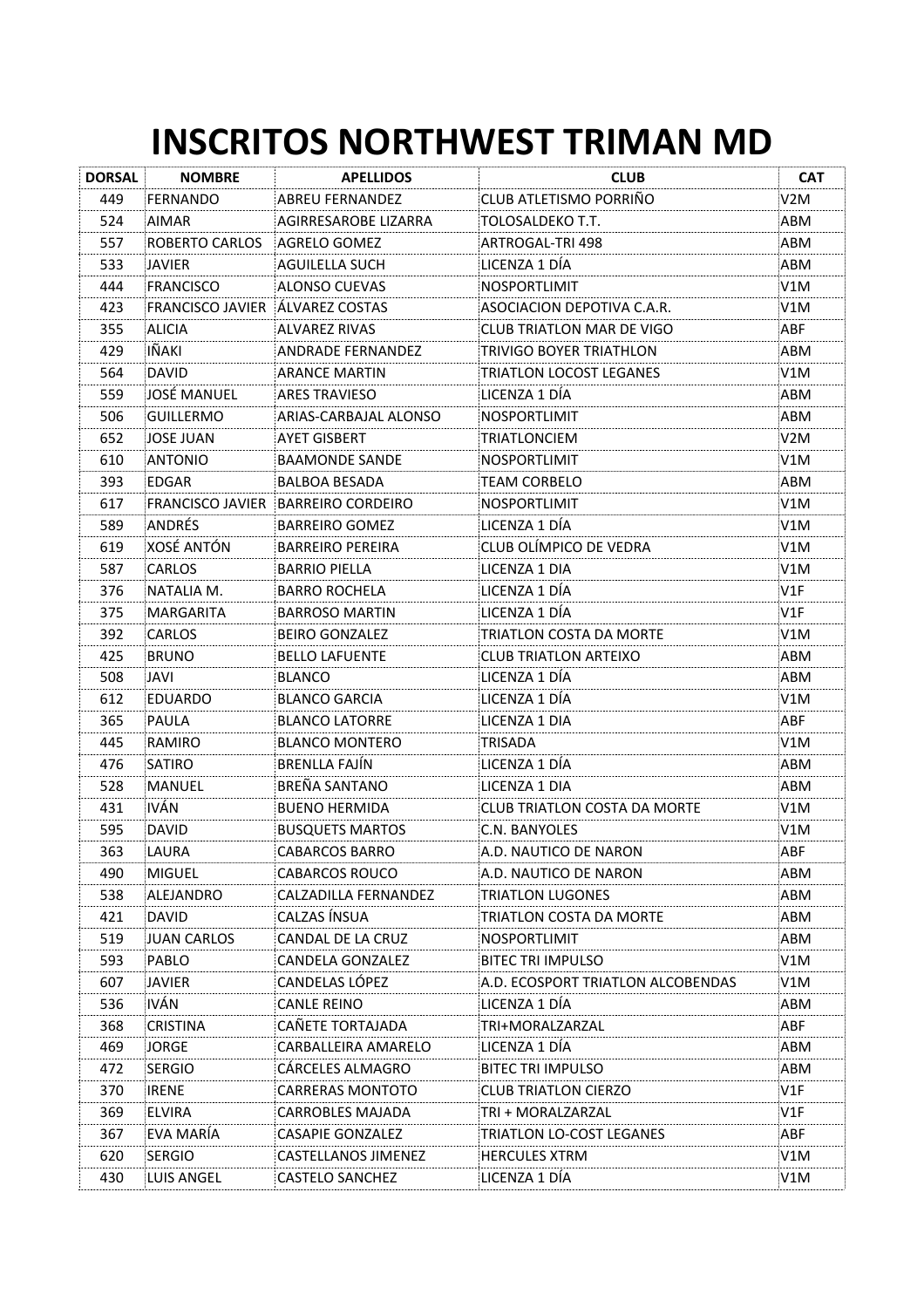| 547 | <b>MANUEL</b>                 | <b>CASTRO RODRIGUEZ</b>   | CLUB ATLETISMO PORRIÑO                   | ABM              |
|-----|-------------------------------|---------------------------|------------------------------------------|------------------|
| 480 | ADRIÁN                        | <b>CASTRO RODRÍGUEZ</b>   | TRIATLON MURALLA LUGO                    | ABM              |
| 384 | MARÍA ELENA                   | <b>CASTRO SABÍO</b>       | NOSPORTLIMIT                             | V2F              |
| 478 | <b>CARLOS</b>                 | <b>CEBAMANOS PÉREZ</b>    | LICENZA 1 DÍA                            | ABM              |
| 470 | PABLO                         | <b>CEBRAL POLO</b>        | LICENZA 1 DÍA                            | ABM              |
| 618 | <b>JOSE</b>                   | <b>CERNADAS FERNANDEZ</b> | NOSPORTLIMIT                             | V1M              |
| 583 | ROBERTO ENRIQUE CID SANMARTIN |                           | CLUB TRIATLON CORUÑA                     | V1M              |
| 569 | ROBERTO CARLOS COBAS GARCIA   |                           | <b>NOSPORTLIMIT</b>                      | V1M              |
| 389 | MIGUEL ANGEL                  | COGOLLUDO AGUSTIN         | TRIATLON P. C. RIAS BAIXAS               | V1M              |
| 489 | <b>BORJA</b>                  | COSTA ROJO                | <b>NOSPORTLIMIT</b>                      | ABM              |
| 512 | JACOBO                        | <b>CREGO FERNANDEZ</b>    | CLUB OLÍMPICO DE VEDRA                   | ABM              |
| 548 | JUAN JOSÉ                     | DALMEIDA MONTES           | LICENZA 1 DÍA                            | ABM              |
| 645 | GONZALO                       | DE CASTRO PARGA           | LICENZA 1 DÍA                            | V1M              |
| 641 | <b>JAVIER</b>                 | DE LA PLAZA RODRIGUEZ     | TRI+MORALZARZAL                          | V1M              |
| 383 | <b>MARIA</b>                  | DE LA RUBIA GÓMEZ-MORÁN   | INDEPENDIENTE                            | V1F              |
| 613 | <b>IVÁN</b>                   | DE LUCAS GARVÍN           | TRI+ MORALZARZAL                         | V1M              |
| 427 | LUCAS                         | DEL RIO CORTEGOSO         | <b>CLUB TRIATLON MORRAZO</b>             | ABM              |
| 495 | <b>LUIS</b>                   | DEL ROSAL SERRANO         | <b>CLUB TRIATLON OVIEDO</b>              | ABM              |
| 394 | <b>JAVIER</b>                 | DÍAZ CID                  | TRIOURENSE                               | ABM              |
| 560 | <b>FRANCISCO</b>              | DIAZ FERNANDEZ            | <b>CLUB CICLISTA VILALBA AS PONTES</b>   | ABM              |
| 546 | PABLO                         | DIAZ MONTERO              | TRIATLON MOTOBIKE GALAICO PONTEVEDRA ABM |                  |
| 525 | <b>ESTEBAN</b>                | DIAZ PEREZ                | LICENZA 1 DÍA                            | ABM              |
| 398 | <b>CRISTOBAL</b>              | <b>DIOS RIOS</b>          | A. D. TRI-PENTA TERRAS DE LUGO           | ABM              |
| 479 | PABLO                         | DOCAL FERNANDEZ           | <b>ONETWOTRI TRIATLON CLUB</b>           | ABM              |
| 511 | <b>DAVID</b>                  | DOCAL FERNANDEZ           | <b>ONETWOTRI TRIATLON CLUB</b>           | ABM              |
| 657 | JUAN CARLOS                   | DOMINGUEZ ALVAREZ         | LICENZA 1 DÍA                            | V <sub>2</sub> M |
| 467 | <b>BERNARDO</b>               | DOMINGUEZ MANTEIGA        | LICENZA 1 DÍA                            | ABM              |
| 626 | <b>JOSÉ MARÍA</b>             | EIROA FEAL                | TRIATLON FERROL                          | V1M              |
| 550 | <b>EMILIO MANUEL</b>          | ESCUDERO GÓMEZ            | <b>BITEC TRI IMPULSO</b>                 | ABM              |
| 417 | <b>DANIEL MARCOS</b>          | <b>ESMORIS ARRANZ</b>     | <b>NOSPORTLIMIT</b>                      | V1M              |
| 424 | <b>FRANCISCO</b>              | ESTÉVEZ PEREIRA           | <b>CLUB TRIATLON MORRAZO</b>             | V1M              |
| 553 | <b>IBAN</b>                   | <b>EXPOSITO DIEZ</b>      | <b>T:KRONO TRIATLON GETXO</b>            | ABM              |
| 615 | <b>ROBERTO</b>                | FARIÑA CHARLIN            | <b>TEAM CORBELO</b>                      | V1M              |
| 549 | DANIEL                        | <b>FEIJOO FERREIRO</b>    | <b>CLUB CICLISTA VILALBA AS PONTES</b>   | ABM              |
| 604 | <b>BORJA</b>                  | FERNÁNDEZ BERMÚDEZ        | NOSPORTLIMIT                             | V1M              |
| 381 | <b>CRISTINA PILAR</b>         | FERNÁNDEZ CID             | <b>NOSPORTLIMIT</b>                      | V1F              |
| 649 | <b>BAUTISTA</b>               | FERNANDEZ GARCIA          | LICENZA 1 DÍA                            | V2M              |
| 573 | ADRIAN                        | FERNÁNDEZ GARCÍA          | <b>CASTRILLON TRIATLON</b>               | V1M              |
| 631 | <b>JOSE ANTONIO</b>           | <b>FERNANDEZ GONZALEZ</b> | LICENZA 1 DIA                            | V1M              |
| 531 | <b>IVAN</b>                   | FERNÁNDEZ GONZÁLEZ        | TRISINFRONTERAS                          | ABM              |
| 457 | <b>FERNANDO</b>               | FERNANDEZ MARTINEZ        | CLUB OLÍMPICO DE VEDRA                   | V1M              |
| 542 | <b>DAVID</b>                  | FERNÁNDEZ MOSQUERA        | ECOSPORT TRIATLÓN ALCOBENDAS             | ABM              |
| 509 | <b>FRANCISCO JAVIER</b>       | FERNÁNDEZ PÉREZ           | NOSPORTLIMIT                             | ABM              |
| 407 | <b>HECTOR</b>                 | <b>FERNANDEZ RABANAL</b>  | <b>CLUB TRIATLON ARTEIXO</b>             | ABM              |
| 442 | ALEJANDRO                     | FERNÁNDEZ RAMOS           | <b>NOSPORTLIMIT</b>                      | V1M              |
| 422 | <b>OLIVIER</b>                | FERNÁNDEZ TORRES          | <b>CLUB NATACION RIVEIRA</b>             | V1M              |
| 580 | <b>MANUEL</b>                 | FERNÁNDEZ VARELA          | <b>CLUB MONTEPENARUBIA LUGO</b>          | V1M              |
| 437 | <b>VÍCTOR</b>                 | FERNÁNDEZ VÁZQUEZ         | <b>CLUB MONTEPENARUBIA LUGO</b>          | V1M              |
| 411 | <b>PORFIRIO</b>               | FERNÁNDEZ VIDAL           | <b>CLUB CICLISTA-TRIATLON POIO</b>       | ABM              |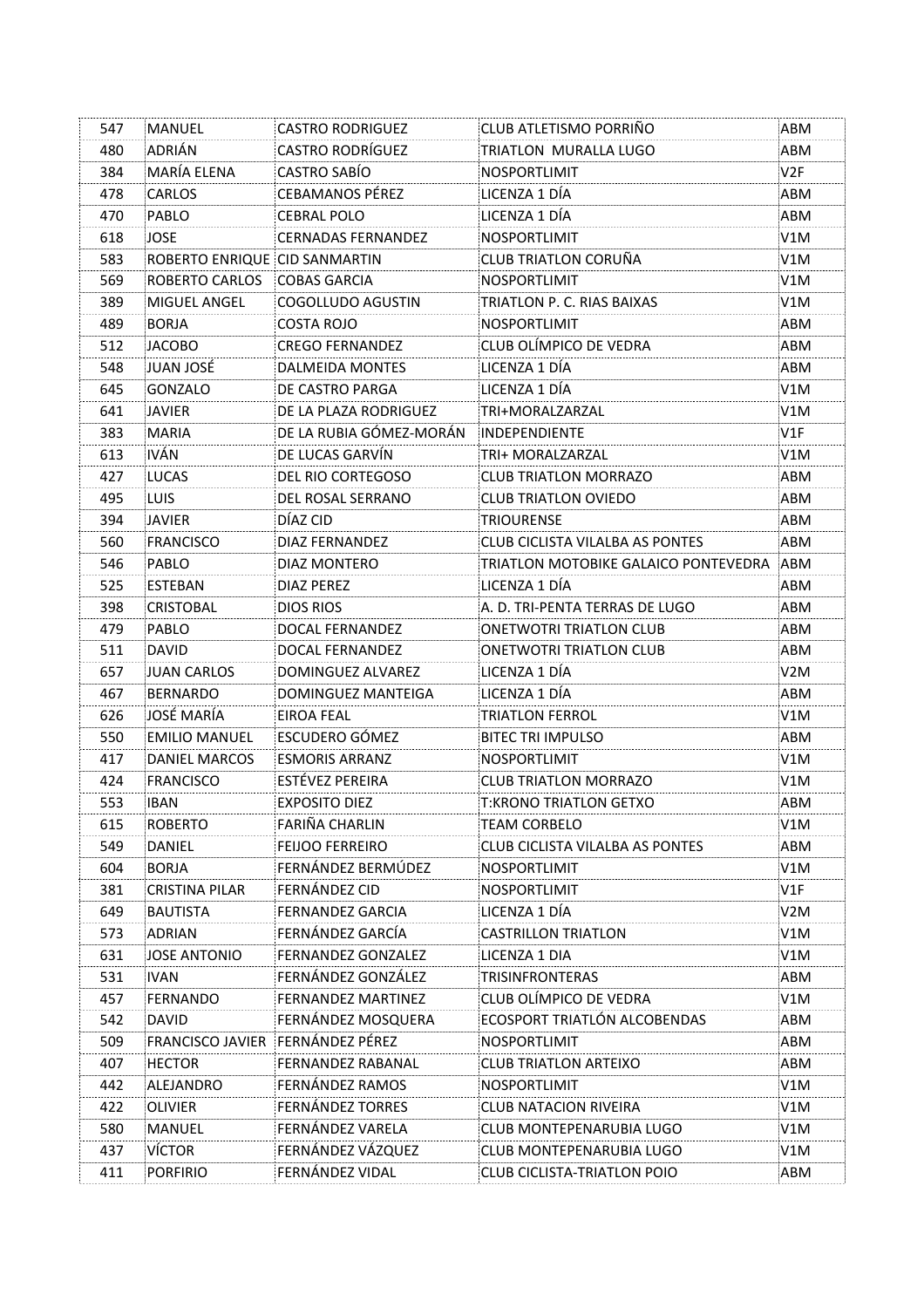| 352 | <b>MARIA</b>         | FERREIRA GONZALEZ          | CLUB ATLETISMO PORRIÑO                 | ABF  |
|-----|----------------------|----------------------------|----------------------------------------|------|
| 460 | <b>ROGELIO</b>       | FERREIRA SÁNCHEZ           | TRIATLÓN MOTOBIKE-GALAICO PONTEVEDRA   | V1M  |
| 591 | <b>DOMINGO</b>       | <b>FERREIRO DIAZ</b>       | CLUB MONTEPENARUBIA LUGO               | V1M  |
| 633 | EMILIO JOSÉ          | <b>FERREIRO HERVES</b>     | <b>MOTOBIKE GALAICO PONTEVEDRA</b>     | V1M  |
| 601 | <b>DANIEL</b>        | FONSECA LÓPEZ              | CLUB ATLETICO SAN SEBASTIAN            | V1M. |
| 537 | DANIEL               | <b>GALLEGO LANNERSKOOG</b> | <b>3D TRIATLON</b>                     | ABM  |
| 540 | ALVARO               | GARCIA CALDERO             | LICENZA 1 DÍA                          | ABM  |
| 541 | <b>FERNANDO</b>      | GARCÍA CÁRPINTERO DÍAZ     | <b>CLUB TRIATLON CORUÑA</b>            | ABM  |
| 527 | SERGIO               | <b>GARCIA ESPINOSA</b>     | <b>BITEC TRI IMPULSO</b>               | ABM  |
| 565 | JUAN                 | <b>GARCIA FANDIÑO</b>      | LICENZA 1 DÍA                          | V1M  |
| 650 | <b>MANUEL JOSE</b>   | GARCIA GARCIA              | NOSPORTLIMIT                           | V2M  |
| 455 | <b>SANTIAGO</b>      | <b>GARCIA GONZALEZ</b>     | <b>NOSPORTLIMIT</b>                    | V1M  |
| 402 | <b>FERNANDO</b>      | GARCIA LEMA                | A.D. MEDIA DUCIA                       | ABM  |
| 570 | ALEJANDRO            | <b>GARCIA LOPEZ</b>        | CENTRO ASTURIANO DE OVIEDO TRIATLON    | V1M  |
| 484 | OLIVER               | <b>GARCIA LOSADA</b>       | NOSPORTLIMIT                           | ABM  |
| 482 | SANTIAGO             | <b>GARCIA MAYOL</b>        | <b>BITEC TRI IMPULSO</b>               | ABM  |
| 520 | <b>CESAR</b>         | GARCIA NAVAL               | <b>TRIOURENSE</b>                      | ABM  |
| 353 | SABELA               | <b>GARCÍA ORO</b>          | LICENZA 1 DÍA                          | ABF  |
| 378 | LAURA                | <b>GARCÍA PEREZ</b>        | TRIATLONCIEM                           | V1F  |
| 382 | <b>ALICIA</b>        | <b>GARCÍA PEREZ</b>        | C.D.E. PEGASO H3O TRIATLON             | V1F  |
| 380 | <b>OBDULIA</b>       | <b>GARCIA PICALLO</b>      | <b>CLUB CICLISTA VILALBA AS PONTES</b> | V1F  |
| 639 | <b>CARLOS</b>        | GARCIA RUIZ                | LICENZA 1 DÍA                          | V1M  |
| 522 | <b>JOEL</b>          | GARCIA VICTORIA            | <b>BITEC TRI IMPULSO</b>               | ABM  |
| 636 | <b>MANUEL JESUS</b>  | <b>GAYOSO REAL</b>         | TRIATLON MURALLA LUGO                  | V1M  |
| 603 | <b>ISMAEL</b>        | GIL FERNANDEZ              | CLUB ATLETICO SAN SEBASTIAN            | V1M  |
| 572 | <b>JORDI</b>         | <b>GIMENEZ DIEZ</b>        | T:KRONO TRIATLÓN DE GETXO              | V1M  |
| 374 | <b>RUTH</b>          | GÓMEZ ALVAREZ              | TRIATLON CLAVERIA MOSTOLES             | V1F  |
| 635 | <b>MARCOS</b>        | GOMEZ MUÑIZ                | LICENZA 1 DÍA                          | V1M. |
| 563 | <b>IBAN</b>          | <b>GOMEZ VAQUERO</b>       | <b>KRONO TRIATLON DE GUETXO</b>        | V1M  |
| 454 | ADRIÁN               | GONZÁLEZ BLANCO            | <b>ARTROGAL TRI498</b>                 | ABM  |
| 630 | CARLOS               | GONZÁLEZ MAXI              | TRI+MORALZARZAL                        | V1M  |
| 499 | <b>JORGE</b>         | <b>GONZALEZ MENDEZ</b>     | <b>NOSPORTLIMIT</b>                    | ABM  |
| 494 | ALEJANDRO            | <b>GONZALEZ MONTERO</b>    | CLUB MONTEPENARUBIA LUGO               | ABM  |
| 555 | <b>JOSÉ CARLOS</b>   | GONZALEZ MONTERO           | CLUB MONTEPENARUBIA LUGO               | ABM  |
| 438 | <b>LUCAS</b>         | GONZÁLEZ ROCHA             | NOSPORTLIMIT                           | ABM  |
| 561 | <b>CESAR</b>         | <b>GONZALEZ SANTANA</b>    | ONE TWO TRI TRIATLON CLUB              | ABM  |
| 477 | MARTÍN               | GONZÁLEZ VÁZQUEZ           | NOSPORTLIMIT                           | ABM  |
| 656 | GONZALO              | <b>GOROSTIZA ARRILLAGA</b> | <b>T-KRONO TRIATLON GETXO</b>          | V2M  |
| 582 | JAVIER HUGO          | <b>GOZALO MESA</b>         | C.T. ALMERIA                           | V1M  |
| 634 | ANDREA               | GRIFFINI                   | NOSPORTLIMIT                           | V1M  |
| 433 | <b>ENRIQUE</b>       | GRIÑAN TORRADO             | <b>NOSPORTLIMIT</b>                    | V1M  |
| 596 | MIGUEL ÁNGEL         | HERNÁNDEZ GIMÉNEZ          | TRIATLON MORALZALZAL. TRI+.            | V1M  |
| 644 | LORENZO              | HERNANDEZ LLOMPART         | TRIATS.SOM                             | V1M  |
| 578 | <b>JESUS</b>         | <b>HEVIA GOMEZ</b>         | <b>NOSPORTLIMIT</b>                    | V1M  |
| 609 | <b>MARIANO</b>       | HINJOS NÚÑEZ               | TRI+ MORALZARZAL                       | V1M  |
| 471 | <b>ASIER</b>         | <b>HUARTE JIMENEZ</b>      | <b>C.D.KIROL BAT TRIATLOI TALDEA</b>   | ABM  |
| 395 | ALEJANDRO            | <b>IGLESIAS GARCÍA</b>     | TALLERES DAVID TRIATLON COMPOSTELA     | ABM  |
| 518 | FERNANDO             | JIMÉNEZ BELOSO             | TRIBULLS                               | ABM  |
| 558 | <b>JORGE ALBERTO</b> | <b>JIMENEZ GAMONAL</b>     | C.D.E. TRIATLON LO-COST LEGANES        | ABM  |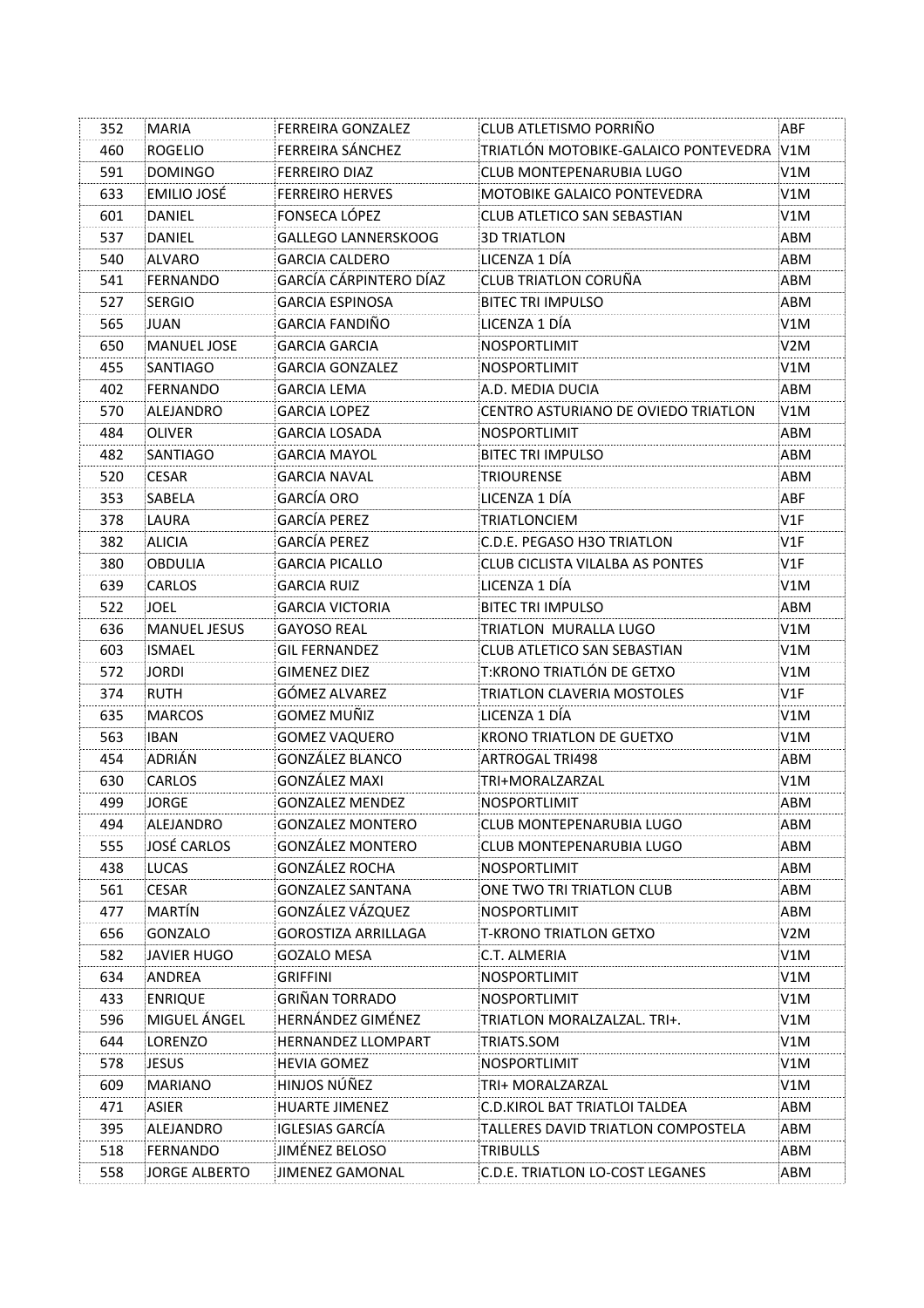| 386        | <b>VIRGINIA</b>                 | JIMÉNEZ JIMÉNEZ                       | PEÑA CICLISTA LAR                     | V2F    |
|------------|---------------------------------|---------------------------------------|---------------------------------------|--------|
| 373        | <b>BLANCA</b>                   | <b>LABANDEIRA FERNANDEZ</b>           | LICENZA 1 DÍA                         | V1F    |
| 579        | JORGE                           | LABORDA CALABUIG                      | <b>BCN-MAD TRIATLON</b>               | V1M    |
| 435        | <b>MARCOS</b>                   | LAGO CASTRO                           | <b>HERCULES XTRM</b>                  | V1M    |
| 584        | PABLO                           | <b>LAMAS MARTINEZ</b>                 | DUET-CICLISMOENMALLORCA               | V1M    |
| 576        | <b>MIGUEL</b>                   | LAMEIRO NIETO                         | LICENZA 1 DÍA                         | V1M    |
| 377        | MÓNICA                          | LEIRO MONTERO                         | TRI+ MORALZARZAL                      | V1F    |
| 605        | <b>JAVIER</b>                   | LISTE LEBORÁN                         | CLUB OLÍMPICO DE VEDRA                | V1M    |
| 462        | JOSEP MARIA                     | <b>LLORENS IBORRA</b>                 | <b>CLUB NATACIÓ BANYOLES</b>          | SUB23M |
| 496        | <b>SERGIO</b>                   | LOPE FERNANDEZ                        | <b>ERMUKO OSTOTS T.K.K.</b>           | ABM    |
| 651        | MIGUEL ANGEL                    | <b>LOPEZ ARIAS</b>                    | <b>NOSPORTLIMIT</b>                   | V2M    |
| 614        | JOSE ANTONIO                    | <b>LOPEZ FERNANDEZ</b>                | ARTROGAL-TRI 498                      | V1M    |
| 448        | <b>FEDERICO</b>                 | LÓPEZ FERREIRO                        | NOSPORTLIMIT                          | V1M    |
| 632        | <b>DAVID</b>                    | LÓPEZ HERRERA                         | TRIRUNNERS GETXO                      | V1M    |
| 654        | ARTURO                          | LOPEZ LAGO                            | <b>CLUB TRIATLON CORUÑA</b>           | V2M    |
| 588        | <b>ALFONSO</b>                  | LÓPEZ MARTÍNEZ                        | CLUB OLÍMPICO DE VEDRA                | V1M    |
| 432        | <b>IVAN</b>                     | LOPEZ NOVO                            | <b>NOSPORTLIMIT</b>                   | ABM    |
| 581        | <b>MARCOS</b>                   | <b>LOPEZ PEREZ</b>                    | LICENZA 1 DÍA                         | V1M    |
| 397        | <b>JAVIER</b>                   | LOPEZ PINO                            | LICENZA 1 DÍA                         | ABM    |
| 624        | <b>DAVID</b>                    | LOPEZ VELASCO                         | TRI+MORALZARZAL                       | V1M    |
| 521        | LUIS                            | LORENZO ESCUDERO                      | LICENZA 1 DÍA                         | ABM    |
| 436        | <b>DAVID</b>                    | LORENZO GARCIA                        | TRIATLON P. C. RIAS BAIXAS            | V1M    |
| 513        | <b>JAIRO</b>                    | LORENZO NUÑEZ                         | <b>CLUB TRIATLO CONSELL</b>           | ABM    |
| 544        | <b>SERGIO</b>                   | LOZANO MIRANDA                        | LICENZA 1 DÍA                         | ABM    |
| 463        | <b>AARON</b>                    | MALLO DOMINGUEZ                       | <b>CLUB TRIATLON P.C. RIAS BAIXAS</b> | SUB23M |
| 452        | JULIO                           | <b>MALLO NIETO</b>                    | CLUB OLÍMPICO DE VEDRA                | ABM    |
| 622        | JOSE                            | <b>MANTA</b>                          | <b>CLUBE ORIENTAL DE LISBOA</b>       | V1M    |
| 532        | <b>ALFONSO</b>                  | MARTIN REINA                          | <b>INDEPENDIENTE</b>                  | ABM    |
| 390        | DANIEL                          | <b>MARTINEZ GOMEZ</b>                 | <b>TRI OURENSE</b>                    | ABM    |
| 360        | MARÍA                           | <b>MARTÍNEZ GONZÁLEZ</b>              | CLUB ATLETISMO PORRIÑO                | ABF    |
| 592        | ASIER                           | MARTÍNEZ GUEREDIAGA                   | ONE TWO TRI TRIATLÓN CLUB             | V1M    |
| 530        | <b>FCO. JAVIER</b>              | <b>MARTINEZ GUZMAN</b>                | <b>T:KRONO TRIATLON GETXO</b>         | ABM    |
| 543        | JULIAN                          | MARTÍNEZ GUZMAN                       | <b>T:KRONO TRIATLON GETXO</b>         | ABM    |
| 487        | IVAN                            | MARTINEZ LESMES                       | CLUB ATLETICO SAN SEBASTIAN           | ABM    |
| 600        | <b>ALBERTO</b>                  | <b>MARTINEZ TORRES</b>                | TRIBU TRIATLON VALDEMORO              | V1M    |
| 627        | CARLOS                          | <b>MATEOS CRUZ</b>                    | TRI + MORALZARZAL                     | V1M    |
| 554        | <b>JOAQUIN</b>                  | <b>MATEOS FUENTES</b>                 | NOSPORTLIMIT                          | ABM    |
| 504        | CARLOS                          | <b>MATO RODRIGUEZ</b>                 | <b>INDEPENDIENTE</b>                  | ABM    |
| 500        | DAVID                           | MÉNDEZ ARIAS                          | CIDADE DE LUGO FLUVIAL                | ABM    |
| 450        | JUAN                            | MÉNDEZ LÓPEZ                          | TRISADA                               | V1M    |
| 577        | ROBERTO JOSE                    | MENDEZ QUINDIMIL                      | NOSPORTLIMIT                          | V1M    |
| 486        | <b>JORGE</b>                    | MENÉNDEZ ORDÓÑEZ                      | CLUB TRIATLON OVIEDO                  | ABM    |
| 556        | <b>HECTOR</b>                   | MERA PIÑON                            | TRIATLON FERROL                       | ABM    |
| 638        | <b>FRANCISCO JAVIER</b>         | <b>MIERES FERNANDEZ</b>               | LICENZA 1 DIA                         | V1M    |
| 535        | <b>FRAN</b>                     | MILLARES FILGUEIRA                    | LICENZA 1 DÍA                         | ABM    |
| 567        | <b>ROBERTO</b><br><b>HÉCTOR</b> | <b>MILLARES GOMEZ</b><br>MOLDES MUÑIZ | URBIKO T.T. BASAU<br>LICENZA 1 DÍA    | V1M    |
| 529        |                                 |                                       |                                       | ABM    |
| 461<br>447 | <b>JAVIER</b>                   | MONTERO LOPEZ                         | LICENZA 1 DÍA                         | V2M    |
|            | ADRIAN                          | <b>MORALES ENRIQUEZ</b>               | NOSPORTLIMIT                          | ABM    |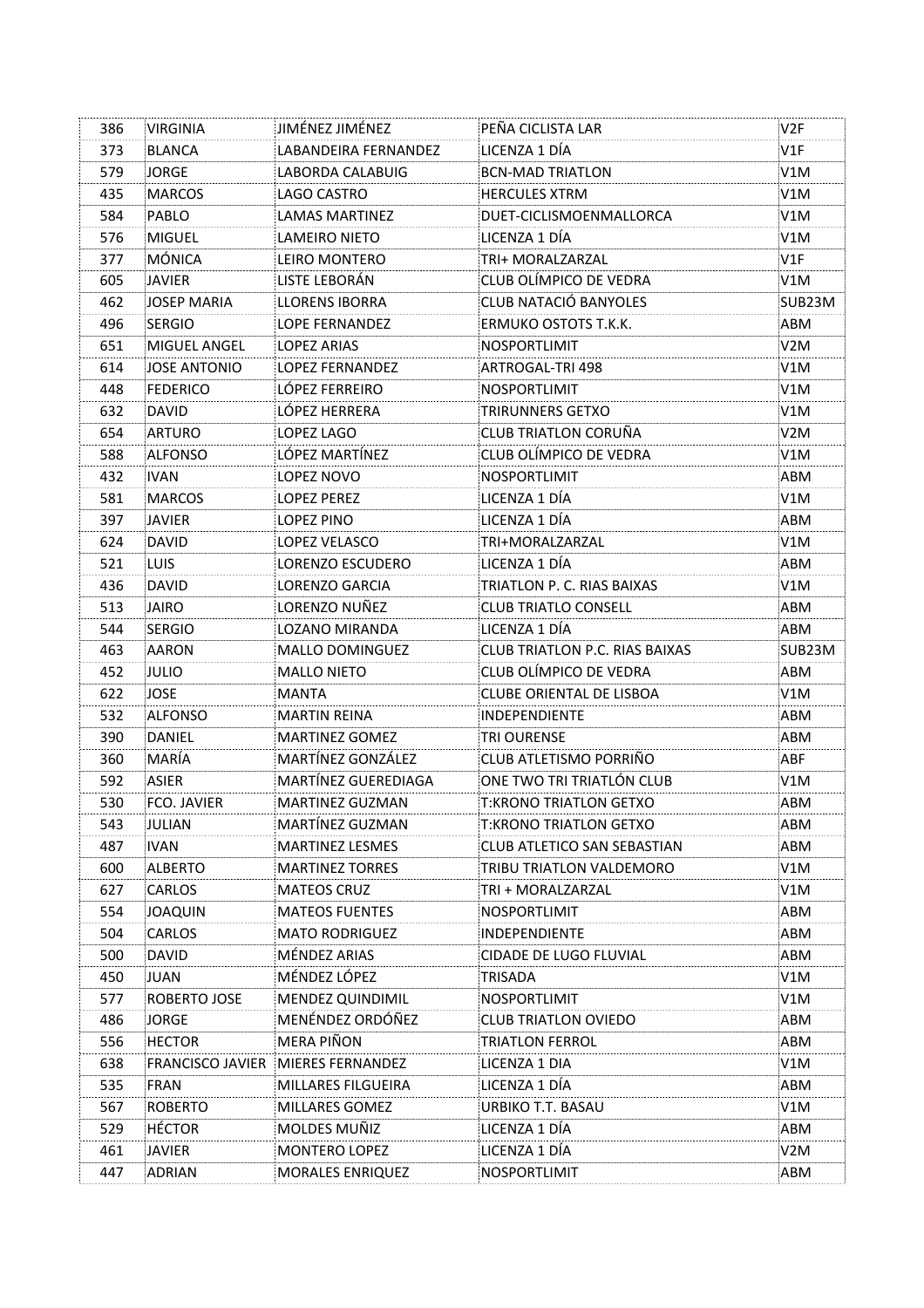| 616 | <b>ANTONIO</b>       | <b>MORCILLO HURTADO</b>   | C.D.E. TRIATLON LO COST LEGANES | V1M              |
|-----|----------------------|---------------------------|---------------------------------|------------------|
| 475 | <b>DIEGO</b>         | MORENO DURÁN              | LICENZA 1 DÍA                   | ABM              |
| 515 | RAMÓN                | MORGADE VIÑAS             | <b>NOSPORTLIMIT</b>             | ABM              |
| 379 | <b>PAULINA</b>       | MOSQUERA AZAR             | NOSPORTLIMIT                    | V1F              |
| 491 | <b>DAVID</b>         | <b>MOSQUERA RODRIGUEZ</b> | LICENZA 1 DÍA                   | ABM              |
| 602 | <b>ELISEO</b>        | MOSTEIRO VILLAVERDE       | LICENZA 1 DIA                   | V1M              |
| 426 | <b>ENRIQUE</b>       | <b>MUIÑOS REYES</b>       | ARTROGAL-TRI 498                | ABM              |
| 597 | <b>CARLOS MANUEL</b> | MUÑOZ LAGARON             | LICENZA 1 DÍA                   | V1M              |
| 428 | <b>JOSE LUIS</b>     | <b>NAYA ORGEIRA</b>       | <b>NOSPORTLIMIT</b>             | V1M              |
| 599 | MIGUEL ÁNGEL         | NEGRAL FERNÁNDEZ          | CLUB MONTEPENARUBIA LUGO        | V1M              |
| 474 | CRISTIAN             | NEIRA MIGUEL              | C.T. TALAVERA TRAINING          | ABM              |
| 643 | <b>EDUARDO</b>       | <b>NISTAL GARCIA</b>      | <b>CLUB CICLISTA EO</b>         | V1M              |
| 354 | SANDRA               | NOVO FERNÁNDEZ            | <b>NOSPORTLIMIT</b>             | <b>ABF</b>       |
| 646 | <b>FRANCESC</b>      | NUÑEZ LASTRE              | FITNESS SPORT TRIATLON          | V <sub>2</sub> M |
| 361 | <b>DIANA</b>         | OLIVEIRA RUIVO            | LICENZA 1 DÍA                   | ABF              |
| 625 | <b>MIGUEL</b>        | <b>ORTIZ GALLARDO</b>     | LICENZA 1 DÍA                   | V1M              |
| 648 | MANUEL               | OTERO GOMEZ               | NOSPORTLIMIT                    | V <sub>2</sub> M |
| 441 | <b>MARCOS</b>        | OTERO LEDO                | CIDADE DE LUGO FLUVIAL          | V1M              |
| 415 | <b>LUCAS</b>         | OUBIÑA YAÑEZ              | <b>NOSPORTLIMIT</b>             | ABM              |
| 497 | JULEN                | OVEJERO RUIZ              | EGURRE K3                       | ABM              |
| 404 | <b>HUGO</b>          | PACHON MORENO             | <b>CLUB NATACION RIVEIRA</b>    | ABM              |
| 400 | ALEJANDRO            | PALEO MOSQUERA            | PEÑA CICLISTA LAR               | ABM              |
| 364 | <b>MªBARBARA</b>     | PAN HONTIYUELO            | NOSPORTLIMIT                    | ABF              |
| 408 | SERVANDO             | PARDO ALONSO              | TRI OURENSE                     | V1M              |
| 387 | LUIS ALBERTO         | PAREDES COYA              | <b>MOTOBIKE GALAICO</b>         | V1M              |
| 640 | EDUARDO              | PAREDES FERRIO            | LICENZA 1 DÍA                   | V1M              |
| 351 | SONIA                | PARIENTE BAGLIETTO        | TRIATLON P. C. RIAS BAIXAS      | ABF              |
| 659 | MANUEL               | PASTRANA CRUZ             | <b>CLUB MONTEPENARUBIA LUGO</b> | V2M              |
| 585 | PABLO JOSE           | PAZOS HERNANDEZ           | <b>CLUB TRIATLON CORUÑA</b>     | V1M              |
| 526 | <b>LUIS</b>          | PEDRE CARRODEUGAS         | LICENZA 1 DÍA                   | ABM              |
| 590 | <b>MANUEL</b>        | PEDRE VAZQUEZ             | NOSPORTLIMIT                    | V1M              |
| 551 | <b>JUAN ANTONIO</b>  | PELLICER MARTINEZ         | <b>BITEC TRI IMPULSO</b>        | ABM              |
| 621 | PABLO FAUSTO         | PÉREZ PÉREZ               | TRIRUNNERS GETXO                | V1M              |
| 358 | <b>BEATRIZ</b>       | PÉREZ-FERRÍN CIENFUEGOS   | LICENZA 1 DÍA                   | SUB23F           |
| 658 | <b>JOSE MANUEL</b>   | PERNAS VAZQUEZ            | PEÑA CICLISTA LAR               | V2M              |
| 412 | <b>ROBERTO</b>       | PICON ESPIÑO              | ARCADE INFORHOUSE SANTIAGO      | ABM              |
| 405 | RODRIGO              | PINTADO DEL CAMPO         | NOSPORTLIMIT                    | ABM              |
| 653 | AUGUSTO              | PIRES                     | <b>CLUBE ORIENTAL DE LISBOA</b> | V2M              |
| 586 | <b>DIEGO</b>         | PRADO BASANTA             | <b>CLUB MONTEPENARUBIA LUGO</b> | V1M              |
| 552 | MIGUEL               | PRECEDO POSE              | <b>CLUB TRIATLON CORUÑA</b>     | ABM              |
| 439 | JAIRO                | PRIETO CAAMAÑO            | TRIATLON COSTA DA MORTE         | ABM              |
| 399 | <b>CARLOS DAVID</b>  | PRIETO LOPEZ              | CIDADE DE LUGO FLUVIAL          | V1M              |
| 401 | JAVIER               | PUENTE DÍAZ               | LICENZA 1 DÍA                   | V1M              |
| 434 | ADRIAN               | QUEVEDO PEREZ             | NOSPORTLIMIT                    | ABM              |
| 505 | <b>DAVID</b>         | QUINTANA SANCHEZ          | <b>CLUB NATACIO BANYOLES</b>    | ABM              |
| 606 | CARLOS               | RAMAS FIUSA               | NOSPORTLIMIT                    | V1M              |
| 446 | JOSE MANUEL          | RAMIREZ FLORES            | TRIRUNNERS GETXO                | V1M              |
| 507 | IVAN                 | RAMOS CADIERNO            | NOSPORTLIMIT                    | ABM              |
| 451 | <b>RUBÉN</b>         | REIGADA SEIJO             | <b>CIDADE DE LUGO FLUVIAL</b>   | V1M              |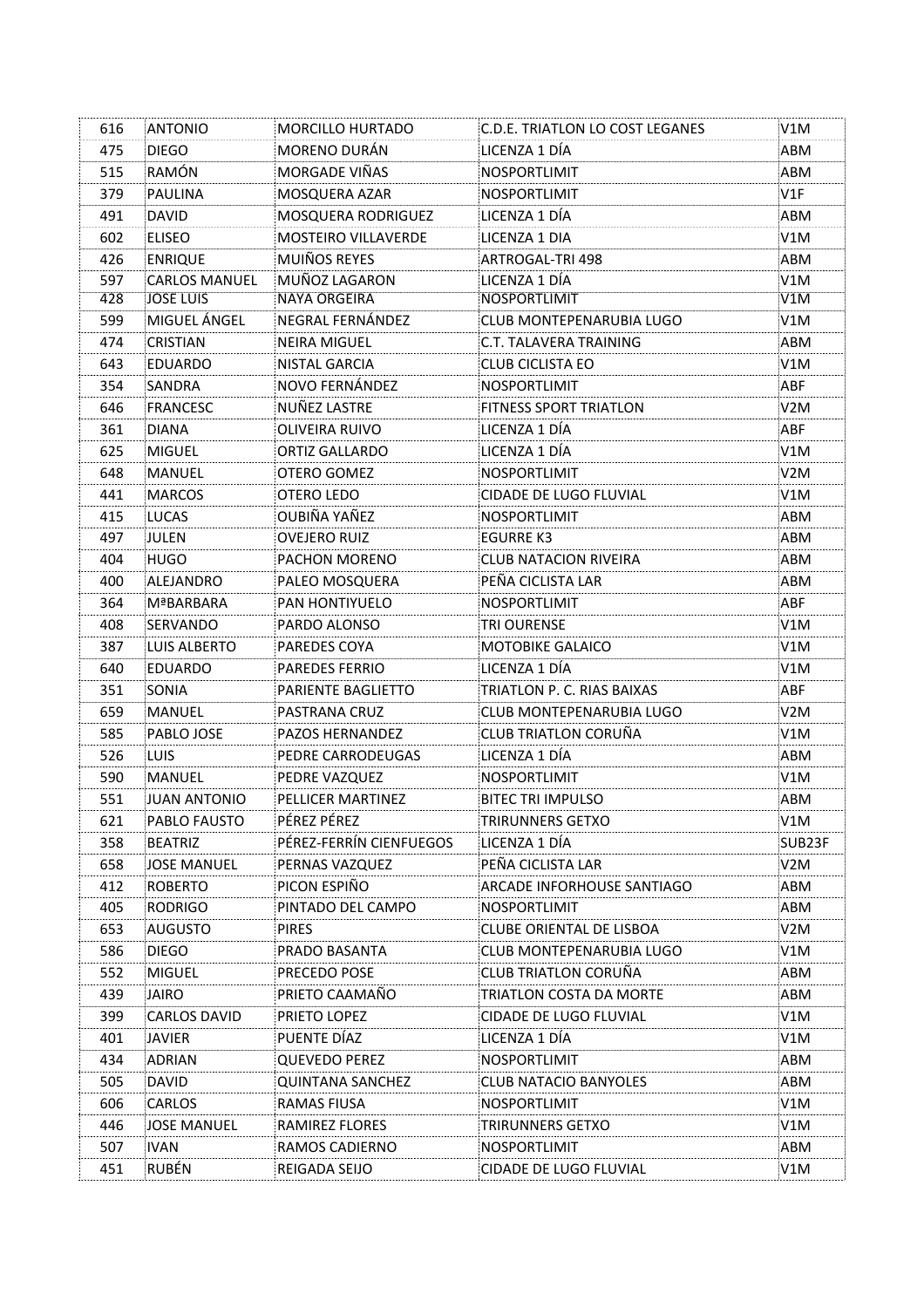| 647 | JOSE MARIA                     | <b>REIGOSA MARTINEZ</b> | CIDADE DE LUGO FLUVIAL                                     | V <sub>2</sub> M |
|-----|--------------------------------|-------------------------|------------------------------------------------------------|------------------|
| 459 | <b>JOSE</b>                    | RILO LOPEZ              | NOSPORTLIMIT                                               | V2M              |
| 464 | ALBERTO                        | RILO MOSTEIRO           | LICENZA 1 DIA                                              | SUB23M           |
| 502 | <b>XABIER</b>                  | RIVAS MARTÍNEZ          | A.D. ECOSPORT TRIATLON ALCOBENDAS                          | ABM              |
| 571 | RAMON                          | RODRIGUEZ BLANCO        | <b>CLUB MONTEPENARUBIA LUGO</b>                            | V1M              |
| 483 | JORGE                          |                         | RODRÍGUEZ FERNÁNDEZ DEL VITRIATLON UNIVERSITARIO DE MADRID | ABM              |
| 466 | <b>XABIER</b>                  | RODRÍGUEZ MARTÍNEZ      | SIRENO TRIATLON CLUB                                       | ABM              |
| 545 | <b>ALEXANDRE</b>               | RODRIGUEZ PAZ           | <b>CLUB TRIATLON MORRAZO</b>                               | ABM              |
| 403 | ANTON                          | RODRIGUEZ PRIETO        | <b>CLUB MONTEPENARUBIA LUGO</b>                            | ABM              |
| 594 | <b>CARLOS JESÚS</b>            | RODRIGUEZ REY           | TALLERES DAVID TRIATLON COMPOSTELA                         | V1M              |
| 413 | ÓSCAR                          | RODRÍGUEZ RODRÍGUEZ     | <b>CLUB MONTEPENARUBIA LUGO</b>                            | ABM              |
| 420 | CARLOS                         | RODRÍGUEZ RODRÍGUEZ     | <b>NOSPORTLIMIT</b>                                        | ABM              |
| 501 | <b>DAVID</b>                   | RODRIGUEZ SANTAMARIA    | <b>CLUB NATACION RIVEIRA</b>                               | ABM              |
| 642 | JUAN CARLOS                    | RODRÍGUEZ VÁZQUEZ       | <b>CLUB TRIATLON OURENSE</b>                               | V1M              |
| 453 | GERMÁN                         | RODRÍGUEZ-SAÁ LÓPEZ     | TRI OURENSE                                                | V1M              |
| 357 | <b>BEATRIZ</b>                 | ROMERO ROEL             | <b>NOSPORTLIMIT</b>                                        | V1F              |
| 510 | <b>BORJA</b>                   | ROPERO BLANCO           | LICENZA 1 DÍA                                              | ABM              |
| 356 | <b>MARIA LUISA</b>             | <b>RUA PRIETO</b>       | <b>TRISADA</b>                                             | ABF              |
| 493 | <b>ANTONIO</b>                 | RUBIO GARCÍA            | CLUB TRIATLON CORUÑA                                       | ABM              |
| 608 | <b>JOAN</b>                    | RUBIROLA BOSCH          | <b>CLUB NATACIO BANYOLES</b>                               | V1M              |
| 488 | <b>MANUEL</b>                  | <b>RUIZ AYALA</b>       | C.T. ALMERIA                                               | ABM              |
| 485 | <b>EDUARDO</b>                 | SAAVEDRA LAGARES        | TRIATLON FERROL                                            | ABM              |
| 566 | FRANCISCO JAVIER SAAVEDRA PITA |                         | LICENZA 1 DÍA                                              | V1M              |
| 498 | JESÚS                          | SÁENZ-DIEZ ROSÓN        | LICENZA 1 DÍA                                              | ABM              |
| 443 | <b>ANDONI</b>                  | SAGARDUY NUÑEZ          | T:KRONO TRIATLÓN GETXO                                     | ABM              |
| 503 | ÁLVARO                         | SÁNCHEZ GONZÁLEZ        | <b>TRIBULLS</b>                                            | ABM              |
| 534 | <b>BRAIS</b>                   | SÁNCHEZ GONZÁLEZ        | CIDADE DE LUGO FLUVIAL                                     | ABM              |
| 539 | <b>OSCAR</b>                   | SANCHEZ LAGOA           | LICENZA 1 DÍA                                              | ABM              |
| 362 | YASMINA                        | SÁNCHEZ LÓPEZ           | TRIATLON UNIVERSITARIO DE MADRID                           | ABF              |
| 372 | <b>ROSARIO</b>                 | SÁNCHEZ MARTIN          | LICENZA 1 DÍA                                              | V1F              |
| 575 | <b>FRANCISCO</b>               | SANCHEZ SANCHEZ         | TRI+ MORALZARZAL                                           | V1M              |
| 611 | <b>ROBERTO</b>                 | SÁNCHEZ SÁNCHEZ         | LICENZA 1 DÍA                                              | V1M              |
| 366 | <b>CELINA VICTORIA</b>         | <b>SANCHEZ TARDIO</b>   | <b>TRIATLON ATLETI</b>                                     | ABF              |
| 623 | <b>FERNANDO</b>                | SANCHEZ VARGAS          | LICENZA 1 DÍA                                              | V1M              |
| 516 | <b>RUBÉN</b>                   | SÁNCHEZ VÁZQUEZ         | <b>NOSPORTLIMIT</b>                                        | ABM              |
| 396 | <b>JOSE LUIS</b>               | SANTOME COLLAZO         | <b>NOSPORTLIMIT</b>                                        | ABM              |
| 388 | AGUSTÍN                        | <b>SEOANE GOLPE</b>     | TRISADA                                                    | V1M              |
| 568 | <b>JORGE</b>                   | <b>SIEIRO</b>           | LICENZA 1 DIA                                              | V1M              |
| 517 | <b>FERNANDO</b>                | SIERRA GARCÍA           | <b>NOSPORTLIMIT</b>                                        | ABM              |
| 414 | <b>HECTOR DANIEL</b>           | SILVA ARAN              | LICENZA 1 DÍA                                              | V1M              |
| 473 | <b>HÉCTOR</b>                  | SIMÓN MARTÍNEZ          | NOSPORTLIMIT                                               | ABM              |
| 391 | FERNANDO                       | <b>SINES CRESPO</b>     | NOSPORTLIMIT                                               | V1M              |
| 440 | <b>RUBÉN</b>                   | SIO FERNÁNDEZ           | CLUB ATLETISMO PORRIÑO                                     | V1M              |
| 418 | <b>ALBERTO</b>                 | <b>SOTO BARRIOS</b>     | <b>NOSPORTLIMIT</b>                                        | ABM              |
| 655 | JULIO JOSÉ                     | SOUTO DIZ               | CLUB TRIATLÓN CORUÑA                                       | V2M              |
| 492 | <b>BRUNO</b>                   | SOUTO PÉREZ             | NOSPORTLIMIT                                               | ABM              |
| 419 | <b>CELSO</b>                   | <b>SUAREZ FERNANDEZ</b> | <b>CLUB TRIATLON CORUÑA</b>                                | V1M              |
| 514 | <b>MARCOS</b>                  | <b>SUCASAS MEJUTO</b>   | CLUB TRIATLÓN MAR DE VIGO                                  | ABM              |
| 406 | <b>ALBERTO</b>                 | TOMBO GONZÁLEZ          | LICENZA 1 DIA                                              | V1M              |